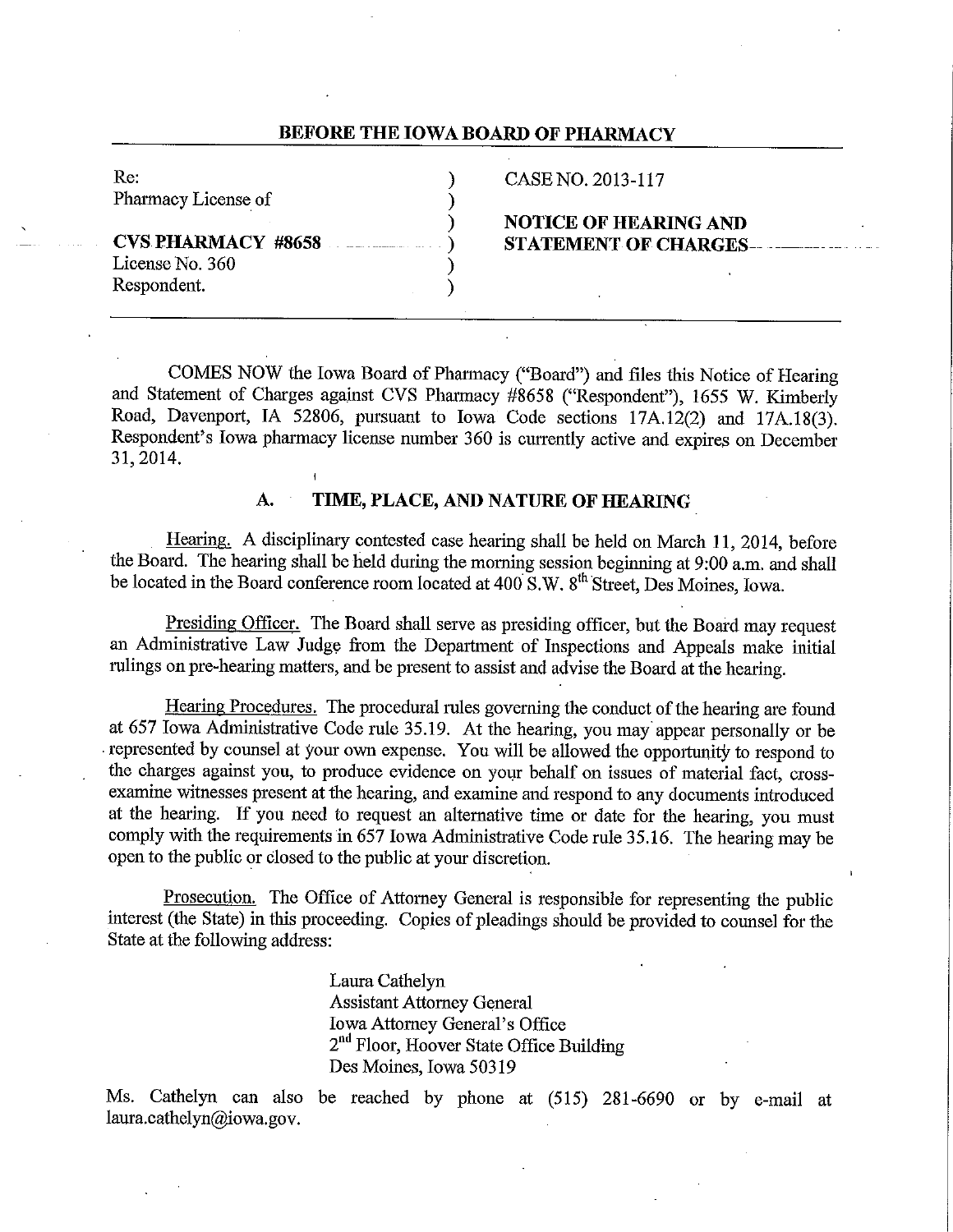Communications. You may contact the Board office at (515) 281-5944 with questions regarding this notice and other matters relating to these disciplinary proceedings. You may not contact individual Board members in any manner, including by phone, letter, or e-mail, regarding this Notice of Hearing and Statement of Charges. Board members may only receive information about the case when all parties have notice and the opportunity to participate, such as at the hearing or in pleadings you file with the Board office and serve\_upon all parties in the case.

## **B. LEGAL AUTHORITY AND JURISDICTION**

Jurisdiction. The Board has jurisdiction in this matter pursuant to Iowa Code chapters 147, 155A, and 272C (2013).

Legal Authority. If any of the allegations against you are founded, the Board has authority to talce disciplinary action against you under Iowa Code chapters 147, 155A, and 272C (2013) and under 657 Iowa Administrative Code chapter 36.

Default. If you fail to appear at the hearing, the Board may enter a default decision or proceed with the hearing and render a decision in your absence, in accordance with Iowa Code section 17A.12(3) and 657 Iowa Administrative Code rule 35.21.

# **C. CHARGES**

#### **Count I**

#### **FAILURE TO VERIFY PRESCRIPTION**

Respondent is charged with failing to verify a prescription prior to dispensing, in violation of 657 Iowa Administrative Code rule 8.3(3), pursuant to Iowa Code section 155A.15(2)(c) and 657 Iowa Administrative Code rule 36.1(4)(u).

## **D. FACTUAL CIRCUMSTANCES**

**1.** Respondent holds Iowa pharmacy license number 360, which is currently active and expires on December 31, 2014.

2. On April 21, 2013, a prescription for felodipine was transferred to Respondent.

3. The transferred prescription was incorrectly entered as Feldene, which was substituted for the generic piroxicam.

4. On April 22, 2013, a pharmacist dispensed the piroxicam to the patient.

5. The patient took the incorrect medication and experienced adverse effects.

#### **E. SETTLEMENT**

This matter may be resolved by settlement agreement. The procedural rules governing the Board's settlement process are found at 657 Iowa Administrative Code rule 36.6. If you are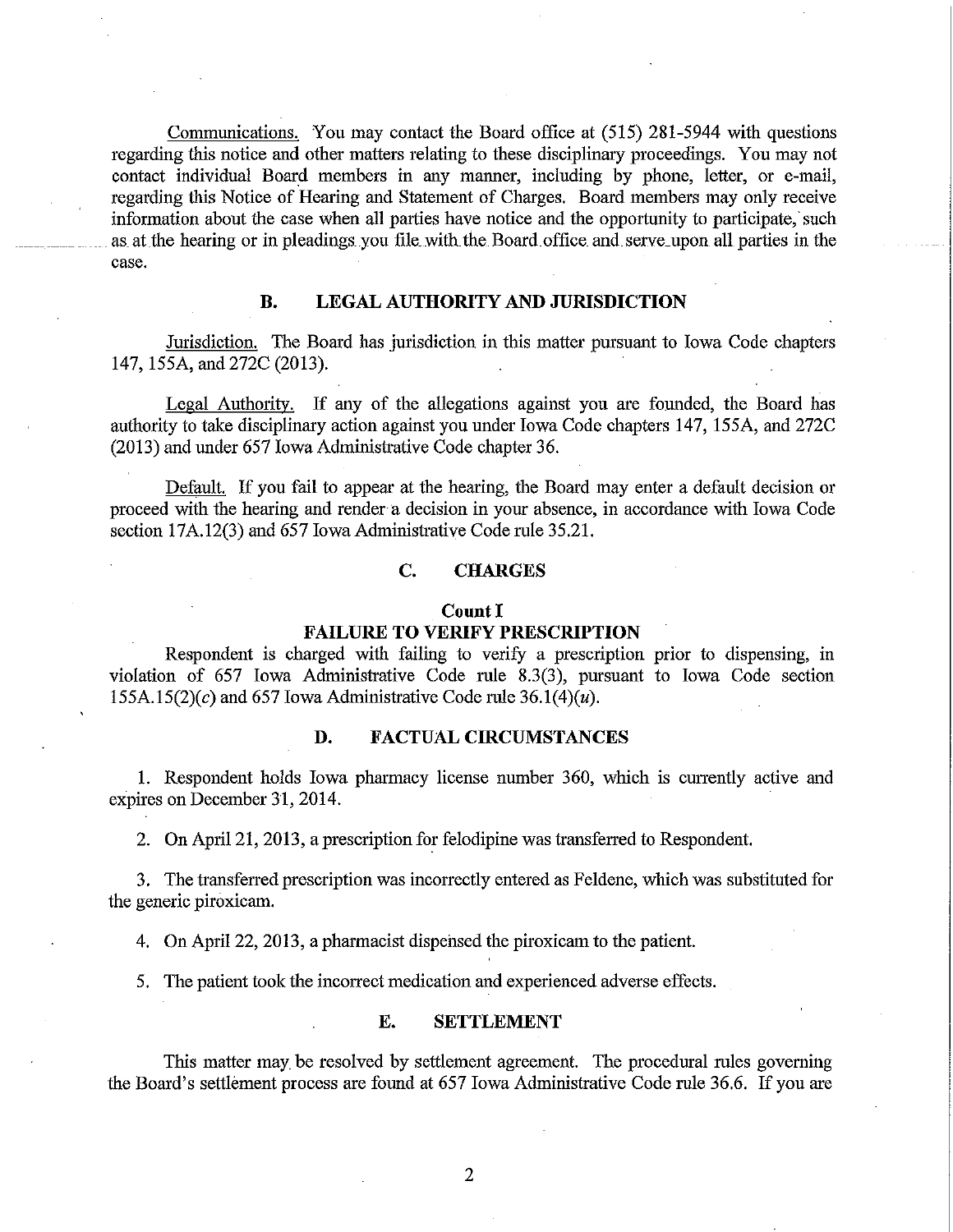interested in pursuing settlement in this matter, please contact Assistant Attorney General Laura Cathelyn at (515) 281-6690.

# **F. FINDING OF PROBABLE CAUSE**

On this  $\frac{1}{1}\frac{1}{1}\frac{1}{1}$  day of January, 2014, the Iowa Board of Pharmacy found probable cause to file this Notice of Hearing and Statement of Charges.

(

 $EDWARD MAIER, Chairperson$ Iowa Board of Pharmacy 400 SW Eight Street, Suite E Des Moines, Iowa 50309-4688

cc: Laura Cathelyn Assistant Attorney General Hoover Building, 2<sup>nd</sup> Floor Des Moines, IA 50319

#### PROOF OF SERVICE

The undersigned certifies that the foregoing instrument was served upon Respondent to the above cause by:<br>() personal service  $\left( \right)$  first class mail

<sup>~</sup>*)* personal service ( ) first class mail

 $\text{1}$  certified mail, return receipt requested  $\left( \begin{array}{cc} \cdot & \cdot \\ \cdot & \cdot \end{array} \right)$  facsimile

Article Number 917199999170339553230 () other

on the 15th day of January, 2014.

- 
- 

I declare that the statements above are true to the best of my information, knowledge and belief.

Outilie S-Jougens Debbie S. Jorgens(/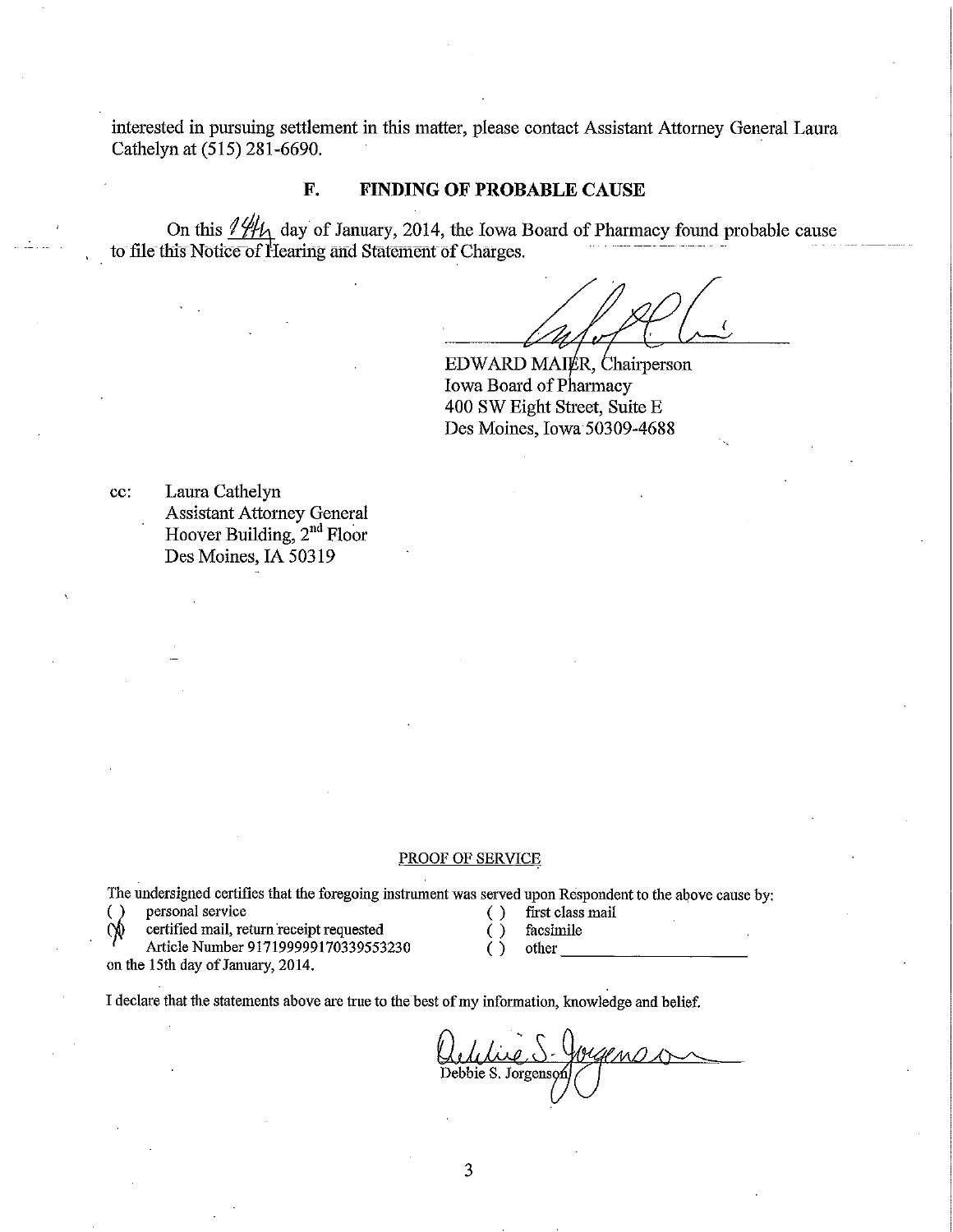### **BEFORE THE IOWA BOARD OF PHARMACY**

Re: (a) Re: (a) (b) CASE NO. 2013-117<br>Pharmacy license of (b) (b) Pharmacy license of )

**CVS PHARMACY #8658** ) **AND FINAL ORDER**  License No. 360. Respondent. )

# ) **SETTLEMENT AGREEMENT**

Pursuant to Iowa Code sections 17A.10 and 272C.3(4) (2013), the Iowa Board of Pharmacy ("Board") and CVS Pharmacy #8658 ("Respondent"), 1655 W. Kimberly Road, Davenport, IA 52806, enter into the following Settlement Agreement to settle a disciplinary proceeding currently pending before the Board.

The allegations contained in a Statement of Charges against Respondent shall be resolved without proceeding to hearing, as the Board and Respondent stipulate as follows:

- 1. The Board has jurisdiction over the parties and the subject matter of these proceedings.
- 2. Respondent's license #360 is currently active and expires on December 31, 2014.
- 3. A Statement of Charges was filed against Respondent on January 14, 2014.
- 4. Respondent has chosen not to contest the allegations, and acknowledges that, if proven in a contested case proceeding, the allegations would constitute grounds for the discipline described herein.
- 5. Upon the Board's approval of this Settlement Agreement and Final Order, Respondent is hereby **CITED** for failing to verify a prescription and **WARNED** that Respondent's failure to comply with the laws governing the practice of pharmacy in the future could result in further discipline.
- 6. Respondent agrees to pay a civil penalty in the amount of one-thousand dollars (\$1,000). This civil penalty shall be made payable to the Treasurer of Iowa and mailed to the executive director of the Board within thirty (30) days of the Board's approval of this Settlement Agreement and Final Order. All civil penalty payments shall be deposited into the State of Iowa general fund.
- 7. This Settlement Agreement is the resolution of a contested case. By entering into this Settlement Agreement, Respondent waives all rights to a contested case hearing on the allegations contained in the Statement of Charges, and waives any objections to this Final Order.
- 8. Respondent is freely and voluntarily entering into this Settlement Agreement.
- 9. Respondent acknowledges that it has a right to be represented by counsel on this matter.